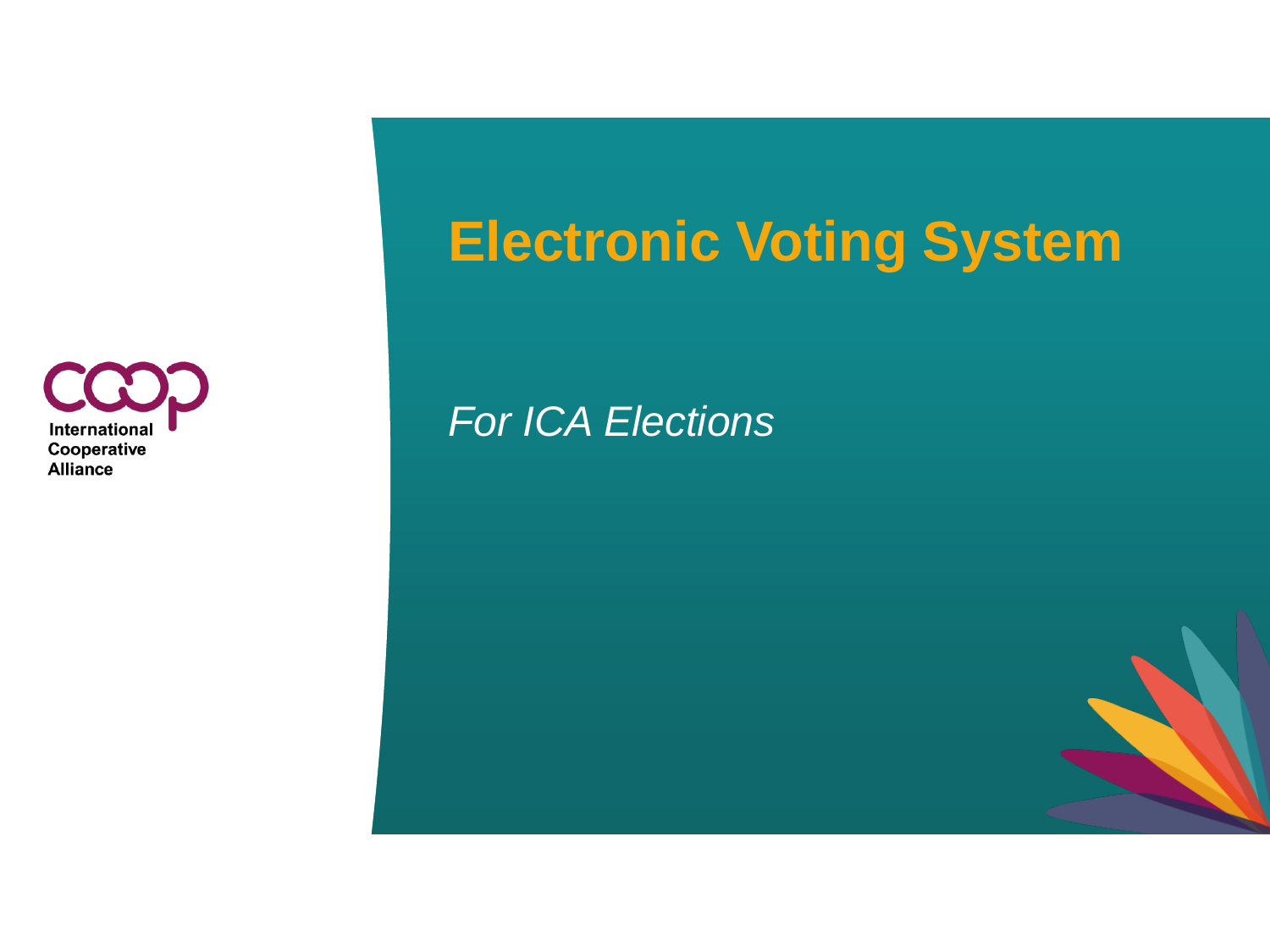# **ELECTRONIC VOTING SYSTEM**

- The election will be conducted by secret ballot using an electronic voting system.
- This is the same electronic voting system used for the:
	- ICA General Assembly 2021,
	- ICA Africa Regional Assembly 2021,
	- Youth Network election 2022,
	- Gender Equality Committee election 2022.
- **If you voted in one of the above elections**, then you already have an account (as long as you did not use a different email).
	- You will just need to go to <https://ica.cercles.coop/> and login.
	- If you forgot your password, use the "forgot your password" link to reset it. You will then get an email from [notificacions@cercles.coop](mailto:notificacions@cercles.coop) providing a link to reset your password.
- **If you did not vote in one of the above elections**, or your email has changed, then a user account has been created for you by the ICA.
	- Reference slides 3-4 to learn how to activate your account.



www.ica.coop ca@ica.coop #CoopIdentity #WeAreCoops

in f **D** y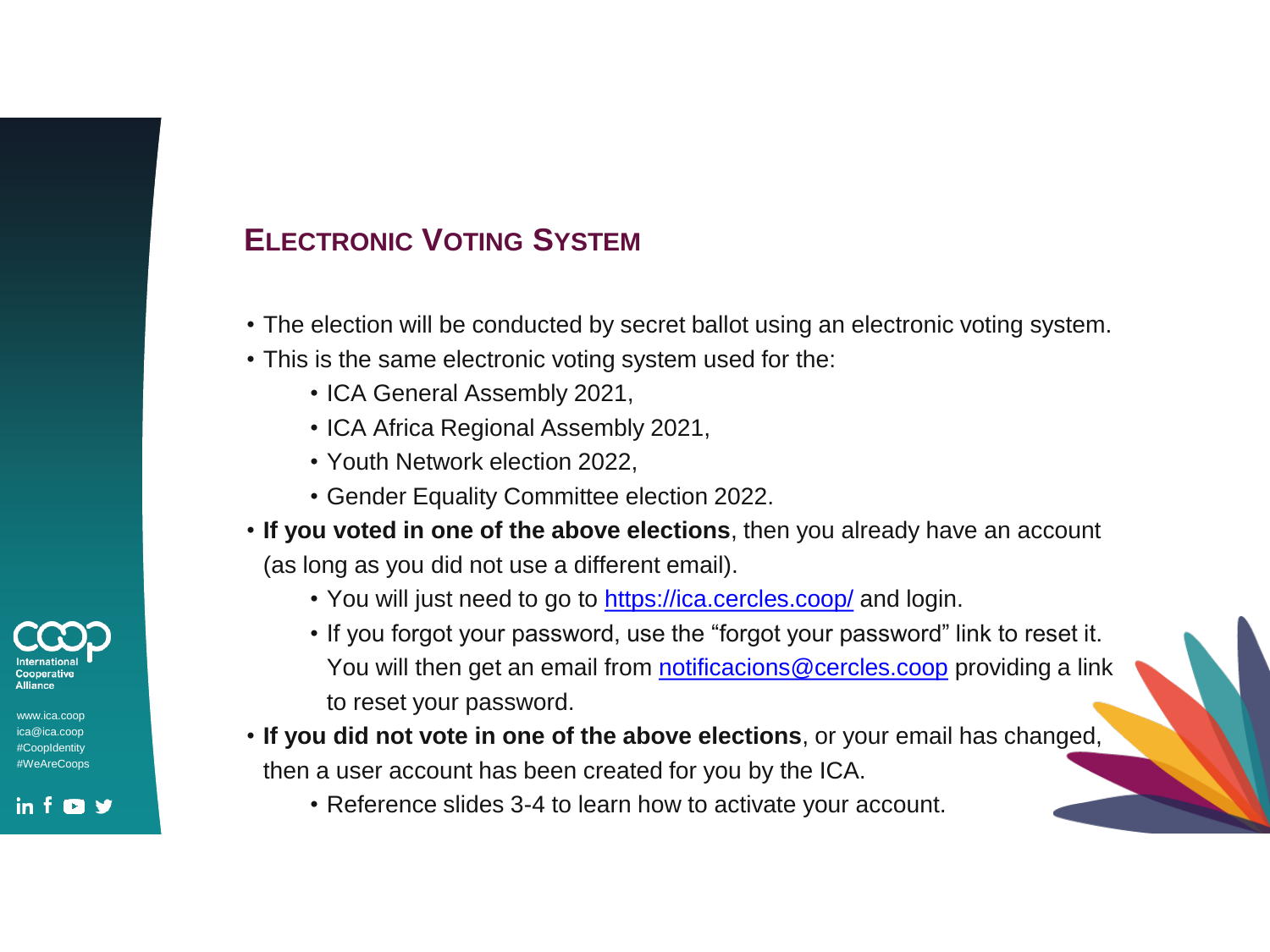#### **ACTIVATE YOUR VOTER ACCOUNT**

- A user account was created using your unique email ID.
- An email was sent to you titled "invitation instructions".
- Click on "accept invitation" in the email.

www.ica.coop ica@ica.coop #CoopIdentity #WeAreCoops

in  $f \bullet y$ 

nternationa Cooperative Alliance

| Invitation instructions $\sum$ [Inbox x]                     |                                                                                                                                                                                                                                                            |  | Г7. |
|--------------------------------------------------------------|------------------------------------------------------------------------------------------------------------------------------------------------------------------------------------------------------------------------------------------------------------|--|-----|
| notificacions@cercles.coop<br>to me $\overline{\phantom{a}}$ |                                                                                                                                                                                                                                                            |  |     |
|                                                              | International Co-operative Alliance                                                                                                                                                                                                                        |  |     |
|                                                              | Hello <sup>1</sup><br><u> Tanzania de la contenentación de la contenentación de la contenentación de la contenentación de la contenentación de la contenentación de la contenentación de la contenentación de la contenentación de la contenentación d</u> |  |     |
|                                                              | Someone has invited you to International Co-operative Alliance. You can<br>accept it through the link below.                                                                                                                                               |  |     |
|                                                              | <b>Accept invitation</b><br>This invitation will be due in                                                                                                                                                                                                 |  |     |
|                                                              | If you don't want to accept the invitation, please ignore this email.<br>Your account won't be created until you access the link above and set your<br>nickname and password.                                                                              |  |     |
|                                                              |                                                                                                                                                                                                                                                            |  |     |
|                                                              | International Co-operative Alliance                                                                                                                                                                                                                        |  |     |
|                                                              |                                                                                                                                                                                                                                                            |  |     |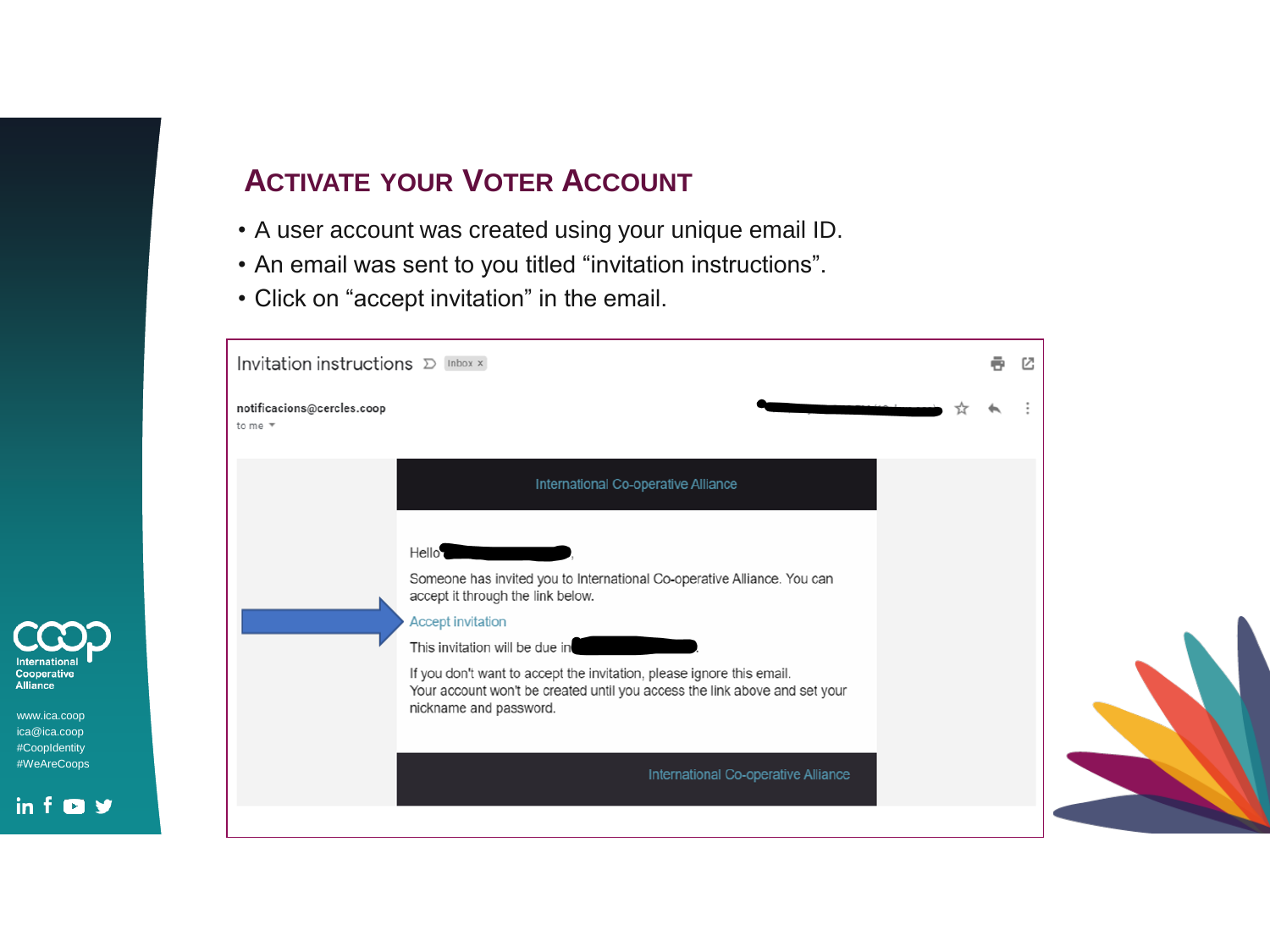#### **ACTIVATE YOUR VOTER ACCOUNT**

- If you did not receive the invitation, go to [https://ica.cercles.coop/users/password/new,](https://ica.cercles.coop/users/password/new) enter your email, and select "send me reset password instructions".
- ` • The "invitation instructions" email will be resent to you. If you did not receive it, check your junk folder, and be sure to add [notificacions@cercles.coop](mailto:notificacions@cercles.coop) to your safe emails list.



www.ica.coop ica@ica.coop #CoopIdentity #WeAreCoops

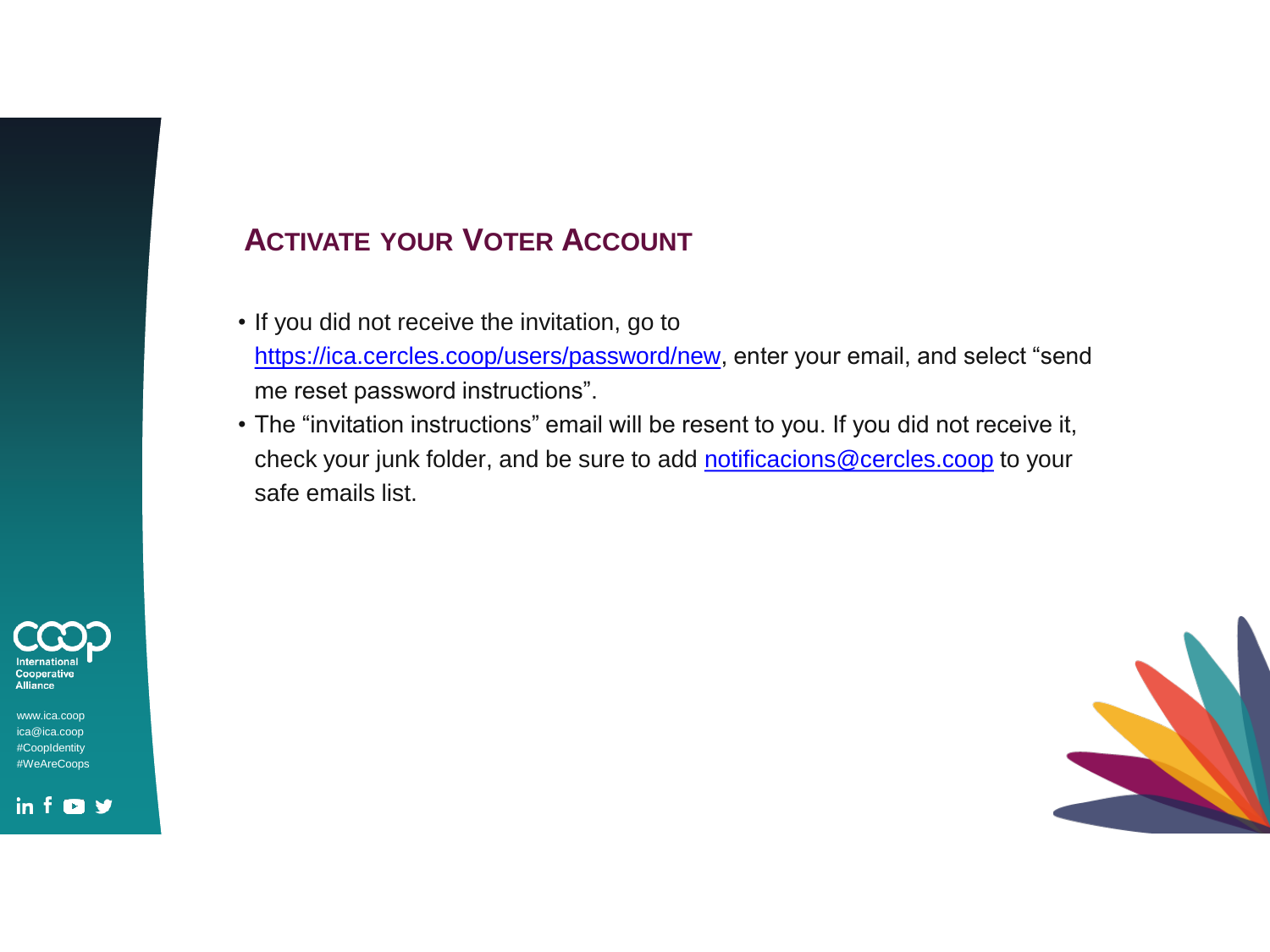#### **ACTIVATE YOUR VOTER ACCOUNT**



- Change language
- Create a password – remember your password!
- Accept the terms & conditions
- Select "save"





ica@ica.coop #CoopIdentity #WeAreCoops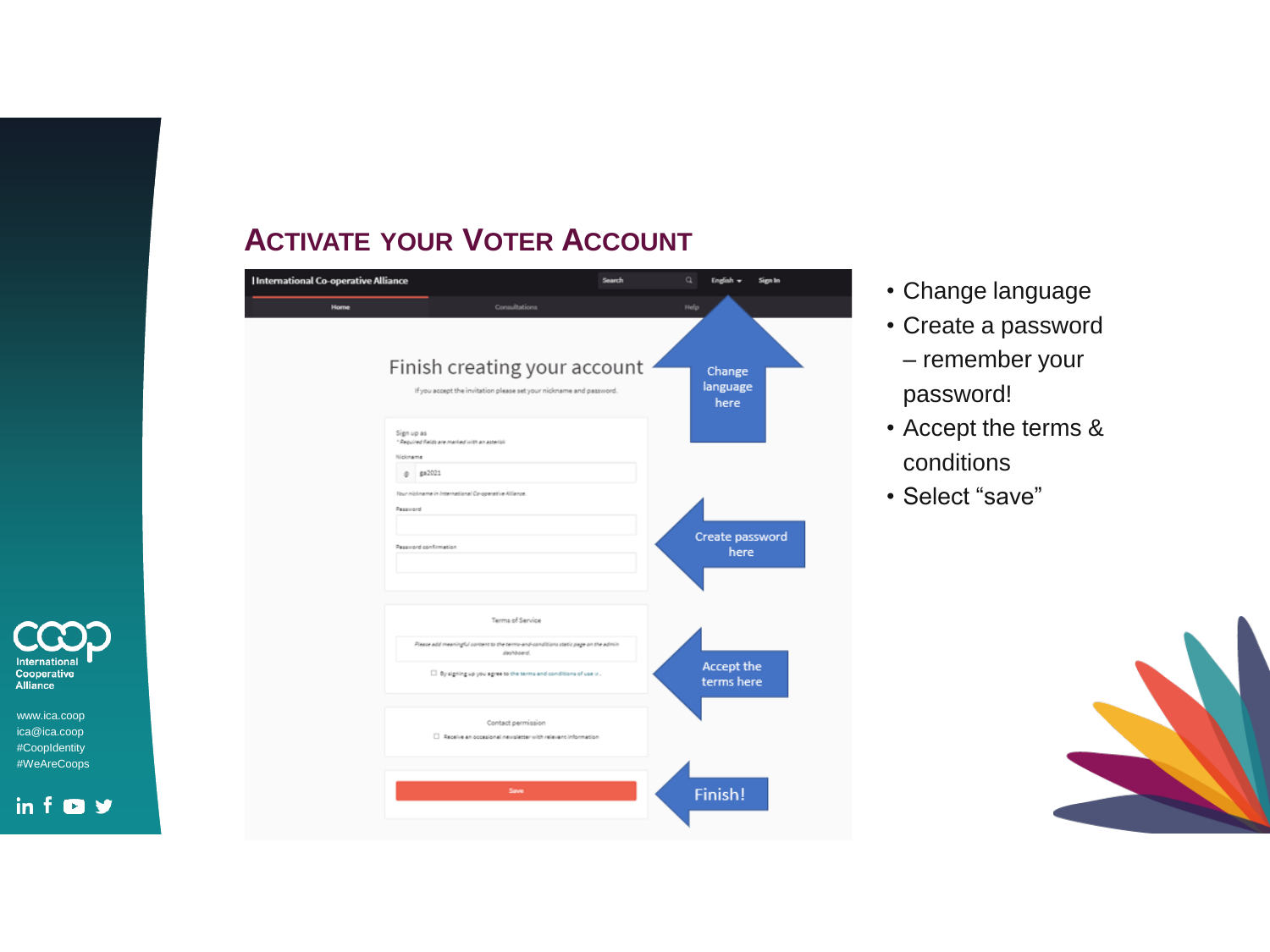www.ica.coop ica@ica.coop #CoopIdentity #WeAreCoops

in  $f$  **D**  $y$ 

Cooperative Alliance

- Sign into <https://ica.cercles.coop/>
- Answer the first question to confirm your attendance.
- Click on the consultations tab or the participate button.
- Click on the event link or on the plum vote button.





Results per page: 20 ▼

Sort consultations by:

Random  $\blacktriangleright$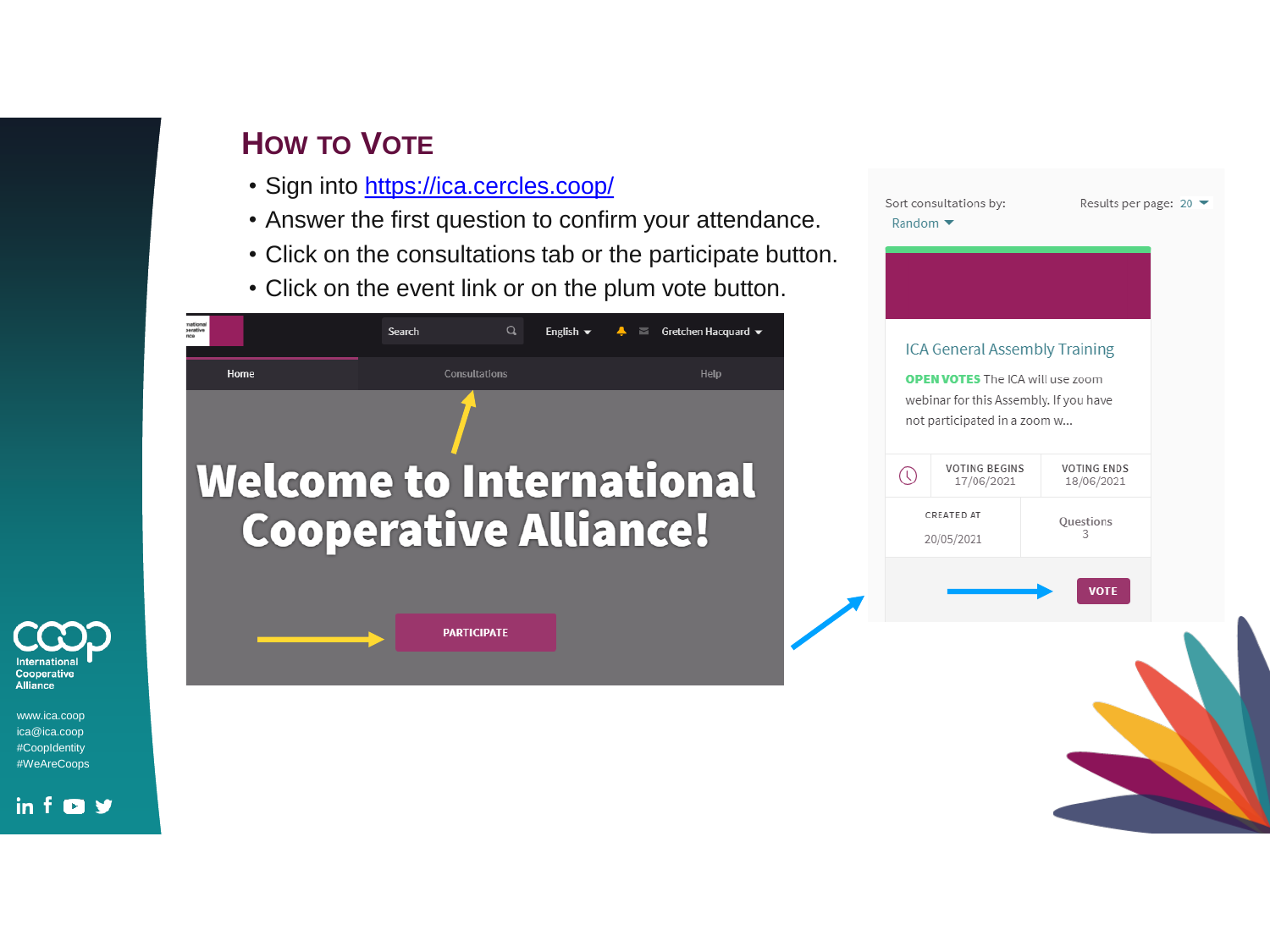• Under "Questions for this Consultation", click on "take part".





www.ica.coop ica@ica.coop #CoopIdentity #WeAreCoops

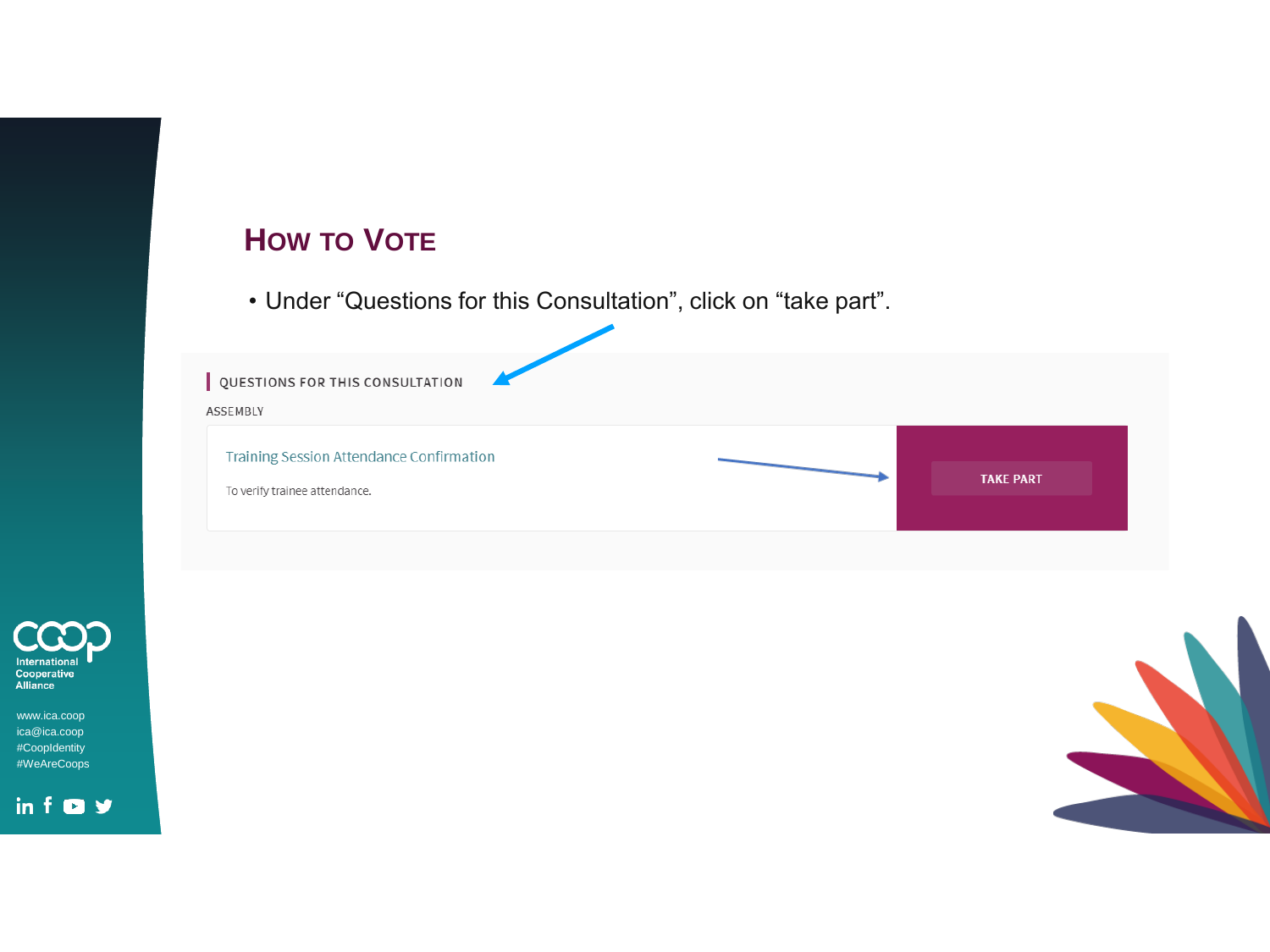www.ica.coop ica@ica.coop #CoopIdentity #WeAreCoops

Cooperative **Alliance** 

- 1. Click on the plum "vote" button
- Select your answer choice.
- 2. To confirm your attendance, click "I confirm attendance".
- 3. Then click "confirm".
- If you have any designated votes or proxies from other members, you will see "you have delegations granted" under the vote button. Click on these words to cast your delegated votes.

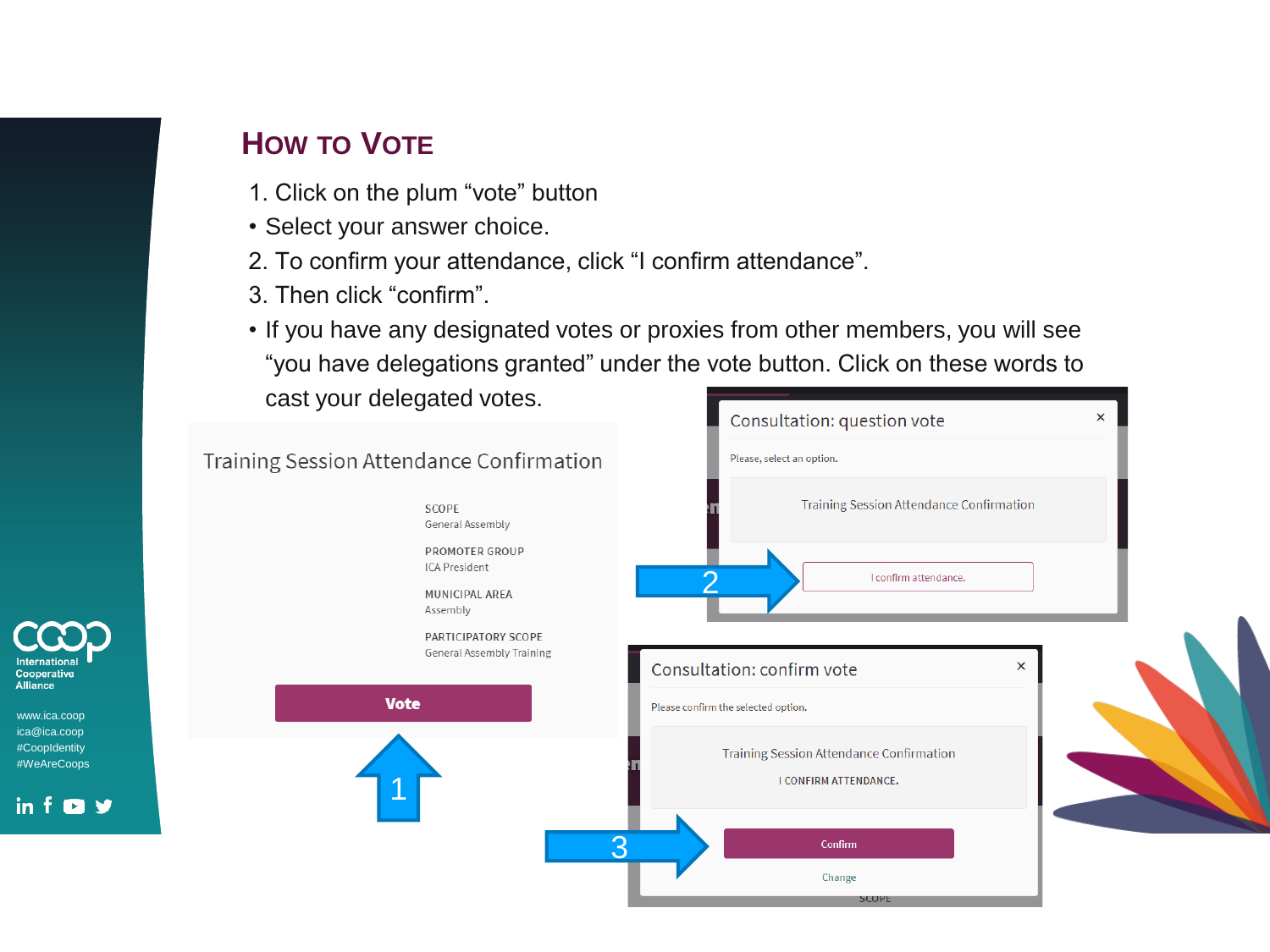- This button will become green and change to "already voted".
- If you change your mind about your vote, you can click the "already voted" button to change your vote until the vote has closed.

#### Training Session Attendance Confirmation

SCOPE General Assembly

PROMOTER GROUP ICA President

MUNICIPAL AREA Assembly

PARTICIPATORY SCOPE General Assembly Training

Vote successfully registered

You can change it until the end of the consultation. Only the last vote will be accepted.

**Already voted** 



Cooperative Alliance

www.ica.coop ica@ica.coop #CoopIdentity #WeAreCoops